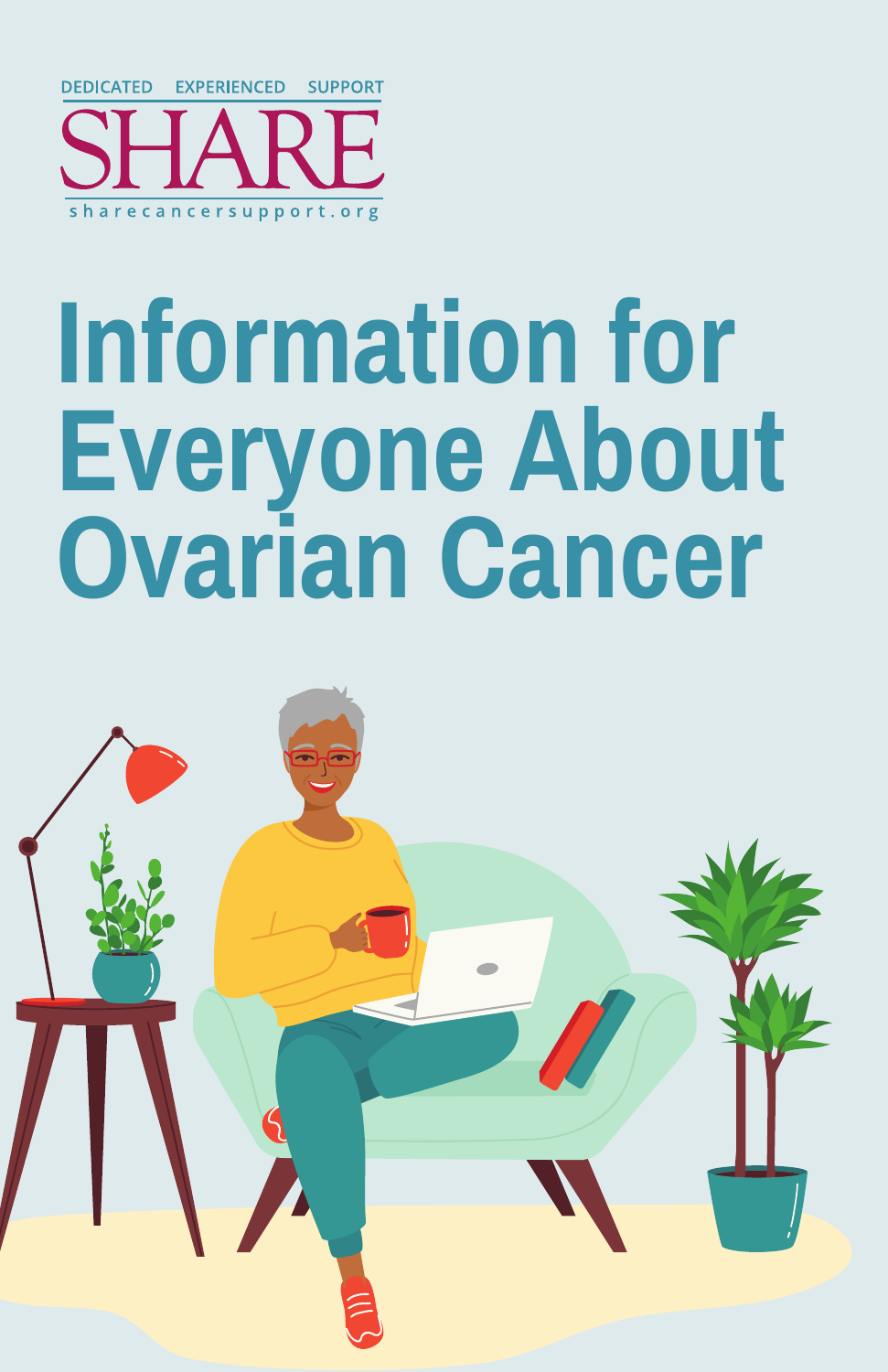## **Welcome to SHARE! Ovarian Cancer:**

SHARE is a national nonprofit that supports, educates, and empowers anyone who has been diagnosed with women's cancers, and provides outreach to the general public about signs and symptoms. We are a compassionate community of knowledgeable survivors, women living with cancer, and healthcare professionals. We are ready to listen to your concerns, respond to your questions, and provide education to help you make sense of your diagnosis and treatment.

SHARE is dedicated to serving women of all races, cultures, backgrounds, and identities. Because no one should have to face ovarian cancer alone.

**SHARE is here for you and all of our services are free.**

## **Low risk does not mean no risk.**

Ovarian cancer used to be called a 'silent killer' and the disease that whispers. Today we know there are symptoms. And while there is still no proven effective screen to find ovarian cancer early when it is easiest to treat -- knowing your family history, paying attention to persistent symptoms, and bringing them to your doctor's attention could save your life.

The good news is that this cancer is comparatively rare. For example, the chances of an American woman developing breast cancer is one in eight while the chances of a woman at average risk of developing ovarian cancer is one in 78. However, ovarian cancer is most often diagnosed at later stages, when the cancer has spread and is more challenging to treat.

#### **Did You Know?**

- **• The Pap Smear is not a screen for ovarian cancer. Pap Smear is an effective screen only for cervical cancer.**
- **• If you learn that you are at increased genetic risk for ovarian cancer, you can take steps to prevent it.**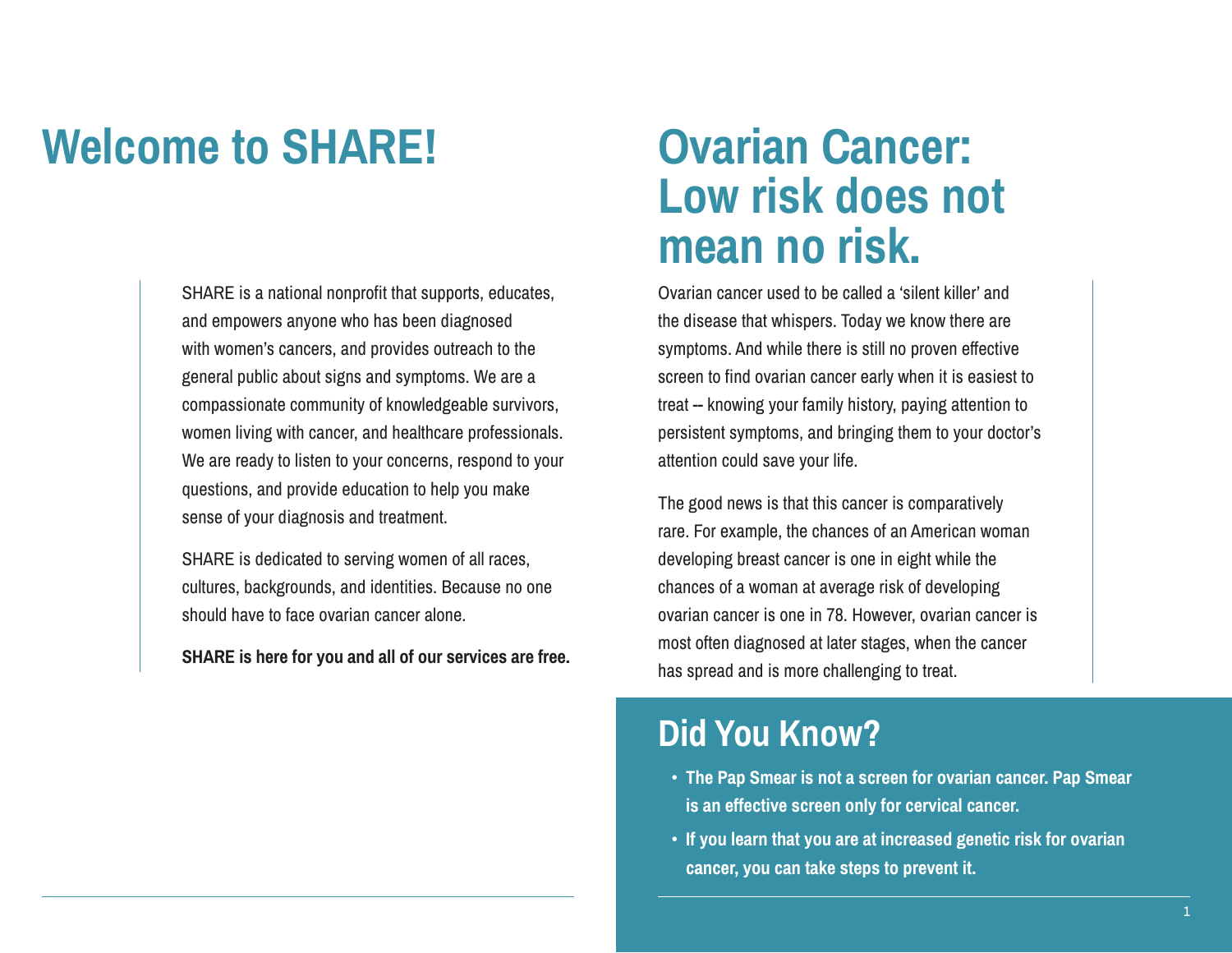## **Ovarian Cancer Signs and Symptoms**





- Abdominal bloating
- Pelvic or abdominal pain
- Difficulty eating or feeling full quickly
- Urinary symptoms, such as urgency or frequency
- **Fatigue**
- Upset stomach
- **Indigestion**
- Back pain
- Pain with intercourse
- Constipation
- Menstrual irregularities
- Swelling in the pelvis or abdomen

These symptoms are general and certainly may indicate conditions other than cancer. If you experience one or more of these symptoms almost daily for two weeks or more and the symptoms are new and not normal for you, see your gynecologist or primary care physician. You know your body better than anyone. Stay calm and err on the side of caution.

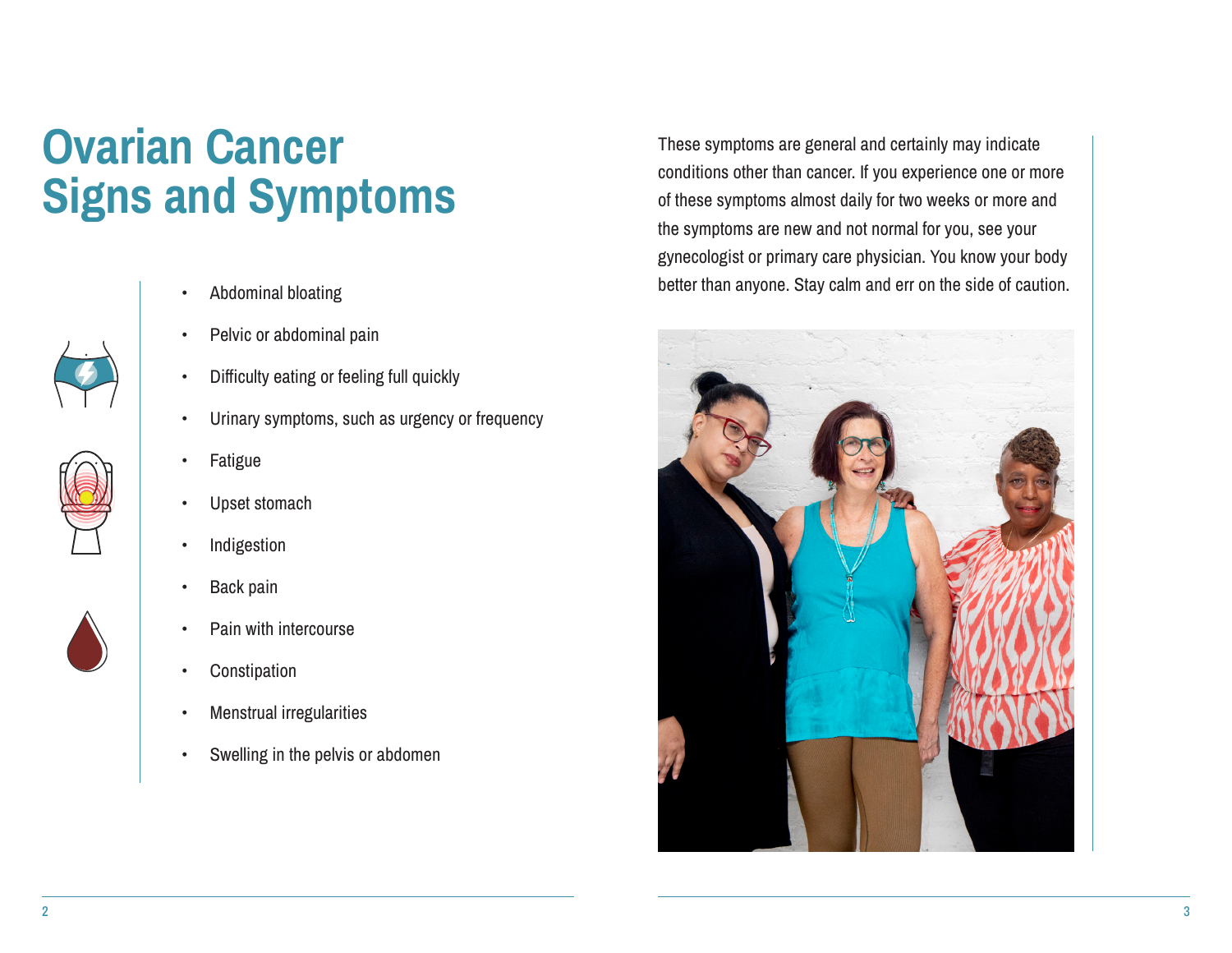### **Risk Factors for Ovarian Cancer**

All women with ovaries, of every age and every ethnicity, carry some risk of developing ovarian cancer. But not all risks are weighted equally. A risk factor is anything that increases a person's chance of developing a certain illness. Having one or more risk factors associated with a disease does not mean you will develop that disease. Having no risk factors for a disease does not mean you will not get that disease. But discussing risk factors with your doctor may help you make informed lifestyle choices including preventative measures appropriate to the severity of your risk.

- **A Strong Family History** of ovarian, fallopian tube, or breast cancer, especially if family members were diagnosed prior to age 50.
- **Inherited Risk** -- An estimated 20 to 25 percent of ovarian cancers are linked to a known genetic mutation or several mutations passed down from either the mother or father. These include the BRCA 1 and 2 mutations and Lynch Syndrome, which may raise a woman's risk of ovarian, fallopian, uterine, colorectal, breast, and several other cancers.
- Age -- Roughly half of women diagnosed with ovarian cancer are age 63 or older, but younger women may develop certain rare types of ovarian cancer.
- **Obesity** -- Recent studies reveal that women who were significantly overweight in early adulthood may have an increased risk of developing ovarian/fallopian tube cancer.
- **Endometriosis** -- A history of this condition in which the uterus lining grows outside the uterus may increase the risk of certain types of ovarian cancer including clear cell and endometrioid.
- **Ethnicity** -- White women of North American, Northern European, or Ashkenazi Jewish heritage have an increased risk and are known to have higher rates of BRCA mutations. However, women of all races and ethnicities -- Black, Latina, Asian -- have been found to carry BRCA 1 or 2 mutations.
- **Menstrual and Reproductive History -- Ovarian cancer risk** may be increased if women:
	- Have early menstruation (average age is about 12) or late menopause (average age is 51)
	- Have never given birth to a child
	- Have not breast-fed a child
	- Have unexplained infertility (the medical inability to have a child)
	- Have not taken birth control pills
- **Hormone Replacement Therapy -- Women who have taken** estrogen-only hormone replacement therapy (HRT) after menopause may have a higher risk of ovarian/fallopian tube cancer. The risk becomes higher the longer a woman uses the therapy. The risk decreases over time after she stops.